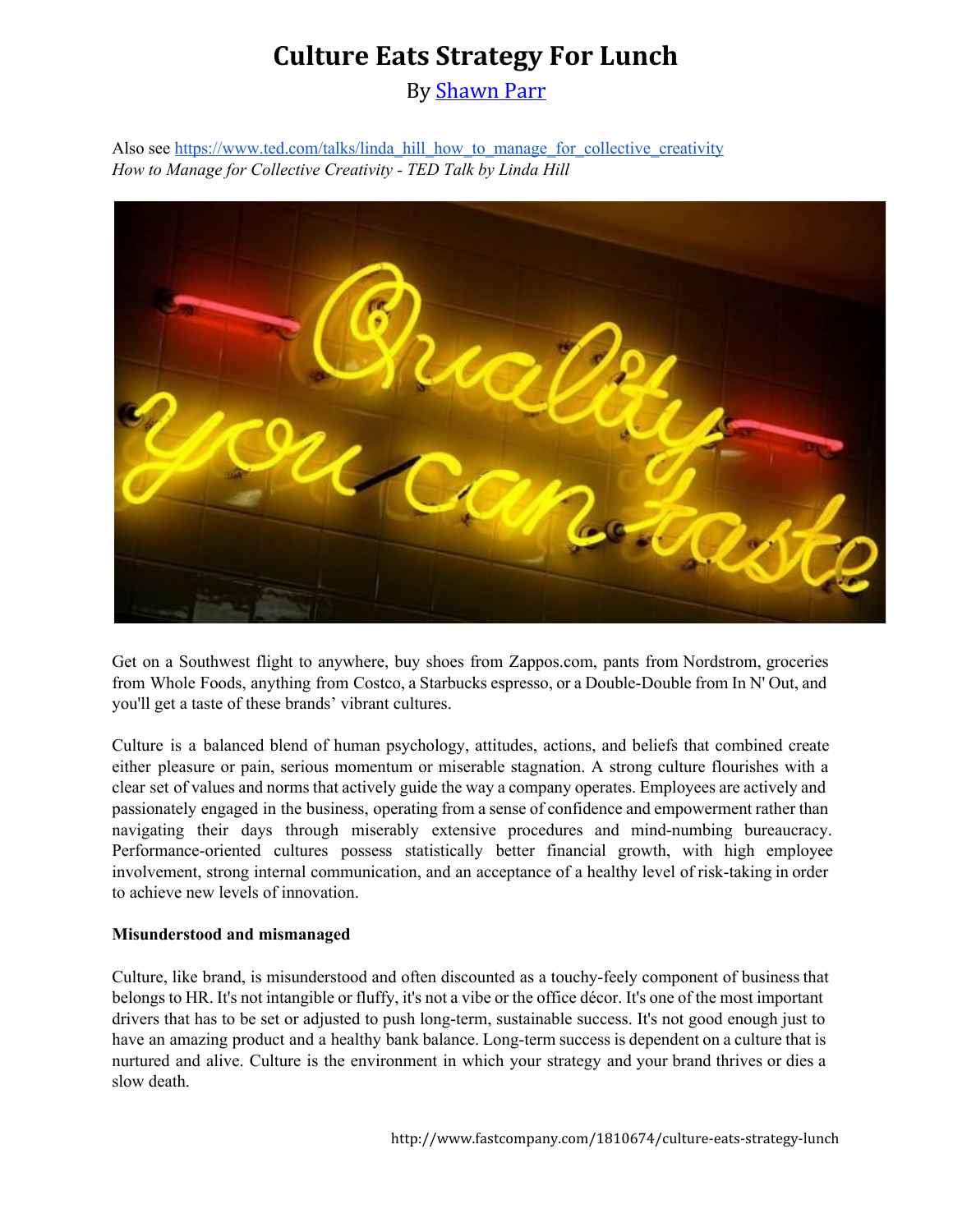### By [Shawn](http://www.fastcompany.com/user/shawn-parr) Parr

Think about it like a nurturing habitat for success. Culture cannot be manufactured. It has to be genuinely nurtured by everyone from the CEO down. Ignoring the health of your culture is like letting aquarium water get dirty.

If there's any doubt about the value of investing time in culture, there are significant benefits that come from a vibrant and alive culture:

- **Focus**: Aligns the entire company towards achieving its vision, mission, and goals.
- **Motivation:**Builds higher employee motivation and loyalty.
- **Connection**: Builds team cohesiveness among the company's various departments and divisions.
- **Cohesion**: Builds consistency and encourages coordination and control within the company.
- **Spirit**: Shapes employee behavior at work, enabling the organization to be more efficient and alive.

### **Mission accomplished**

Corporate culture is a hot topic among businesses who want to attract the best talent, translate their values to their products and services, and show customers what they're all about. And it doesn't cost a thing: [»Culture](http://www.fastcompany.com/1801014/culture-isnt-costly) Isn't Costly »Box CEO Aaron Levie: To Create Something [Exceptional,](http://www.fastcompany.com/1798504/to-create-something-exceptional-do-sweat-the-small-stuff) Do Sweat The Small Stuff »3 Secrets To [Recruiting](http://www.fastcompany.com/1810918/3-secrets-to-recruiting-tech-talent-in-tough-markets) Tech Talent In Tough Markets »What Happened When UC Berkeley's B-School Cherry-Picked Students Who Personify Its Values »Creative Cultures On [Co.Create](http://www.fastcocreate.com/section/creative-cultures)

Think about the Marines: the few, the proud. They have a connected community that is second to none, and it comes from the early indoctrination of every member of the Corps and the clear communication of their purpose and value system. It is completely clear that they are privileged to be joining an elite community that is committed to improvising, adapting, and overcoming in the face of any adversity. The culture is so strong that it glues the community together and engenders a sense of pride that makes them unparalleled. The culture is what each Marine relies on in battle and in preparation. It is an amazing example of a living culture that drives pride and performance. It is important to step back and ask whether the purpose of your organization is clear and whether you have a compelling value system that is easy to understand. Mobilizing and energizing a culture is predicated on the organization clearly understanding the vision, mission, values, and goals. It's leadership's responsibility to involve the entire organization, informing and inspiring them to live out the purpose the organization in the construct of the values.

### **Vibrant and healthy**

Do you run into your culture every day? Does it inspire you, or smack you in the face and get in your way, slowing and wearing you down? Is it overpowering or does it inspire you to overcome challenges? It's important to understand what is driving your culture. Is it power and ego that people react to, and try to gain power, or a culture of encouragement and empowerment? Is it driven from top-down directives, or cross-department collaboration? To get a taste of your culture, all you have to do is sit in an executive meeting, the cafe or the lunch room, listen to the conversations, look at the way decisions are made and the way departments cooperate. Take time out and get a good read on the health of your culture.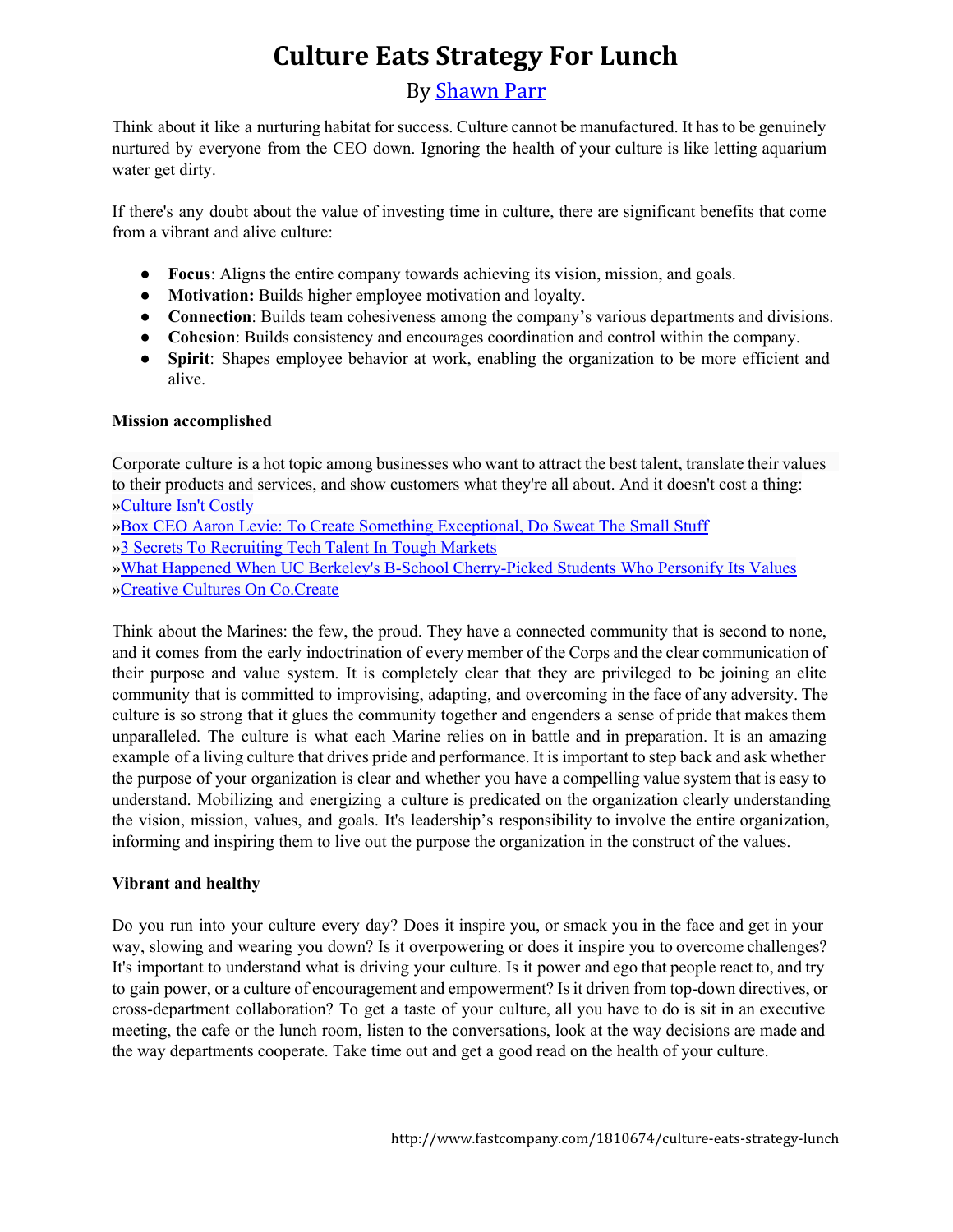By [Shawn](http://www.fastcompany.com/user/shawn-parr) Parr

### **Culture fuels brand**

A vibrant culture provides a cooperative and collaborative environment for a brand to thrive in. Your brand is the single most important asset to differentiate you consistently over time, and it needs to be nurtured, evolved, and invigorated by the people entrusted to keep it true and alive. Without a functional and relevant culture, the money invested in research and development, product differentiation, marketing, and human resources is never maximized and often wasted because it's not fueled by a sustaining and functional culture.

Look at Zappos, one of the fastest companies to reach \$1 billion in recent years, fueled by an electric and eclectic culture, one that's inclusionary, encouraging, and empowering. It's well-documented, celebrated, and shared willingly with anyone who wants to learn from it. Compare that to American Apparel, the controversial and prolific fashion retailer with a well-documented and highly dysfunctional culture. Zappos is thriving and on its way to \$2 billion, while American Apparel is mired in bankruptcy and controversy. Both companies are living out their missions—one is to create happiness, and the other is based on self-centered perversity. Authenticity and values always win.

#### **Uncommon sense for a courageous and vibrant culture**

It's easy to look at companies like Stonyfield Farms, Zappos, Google, Virgin, Whole Foods, or Southwest Airlines and admire them for their passionate, engaged, and active cultures that are on display for the world to see. Building a strong culture takes hard work and true commitment and, while not something you can tick off in boxes, here are some very basic building blocks to consider:

#### 1. **Dynamic and engaged leadership**

A vibrant culture is organic and evolving. It is fueled and inspired by leadership that is actively involved and informed about the realities of the business. They genuinely care about the company's role in the world and are passionately engaged. They are great communicators and motivators who set out a clearly communicated vision, mission, values, and goals and create an environment for them to come alive.

#### 2. **Living values**

It's one thing to have beliefs and values spelled out in a frame in the conference room. It's another thing to have genuine and memorable beliefs that are directional, alive and modeled throughout the organization daily. It's important that departments and individuals are motivated and measured against the way they model the values. And, if you want a values-driven culture, hire people using the values as a filter. If you want your company to embody the culture, empower people and ensure every department understands what's expected. Don't just list your company's values in PowerPoints; bring them to life in people, products, spaces, at events, and in communication.

#### 3. **Responsibility and accountability**

Strong cultures empower their people, they recognize their talents, and give them a very clear role with responsibilities they're accountable for. It's amazing how basic this is, but how absent the principle is in many businesses.

#### 4. **Celebrate success and failure**

Most companies that run at speed often forget to celebrate their victories both big and small, and